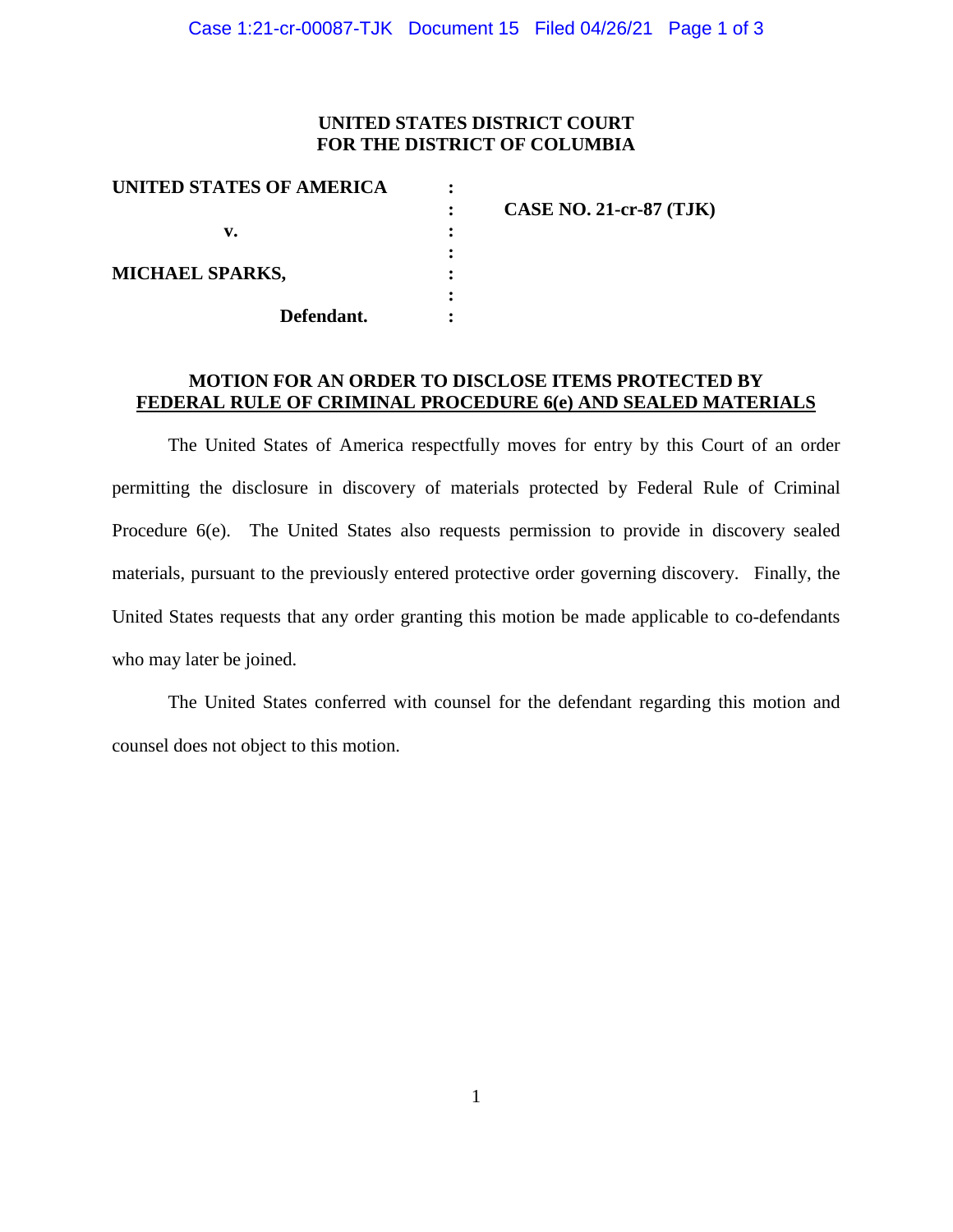WHEREFORE, the United States respectfully requests an order authorizing the disclosure

in discovery of the materials described above.

Respectfully submitted,

CHANNING PHILLIPS Acting United States Attorney D.C. Bar No. 415793

By:  $/s/$ 

HAVA MIRELL Assistant United States Attorney CA Bar No. 311098 312 N. Spring St., Suite 1100 Los Angeles, CA 90012 (213) 894-0717 Hava.Mirell@usdoj.gov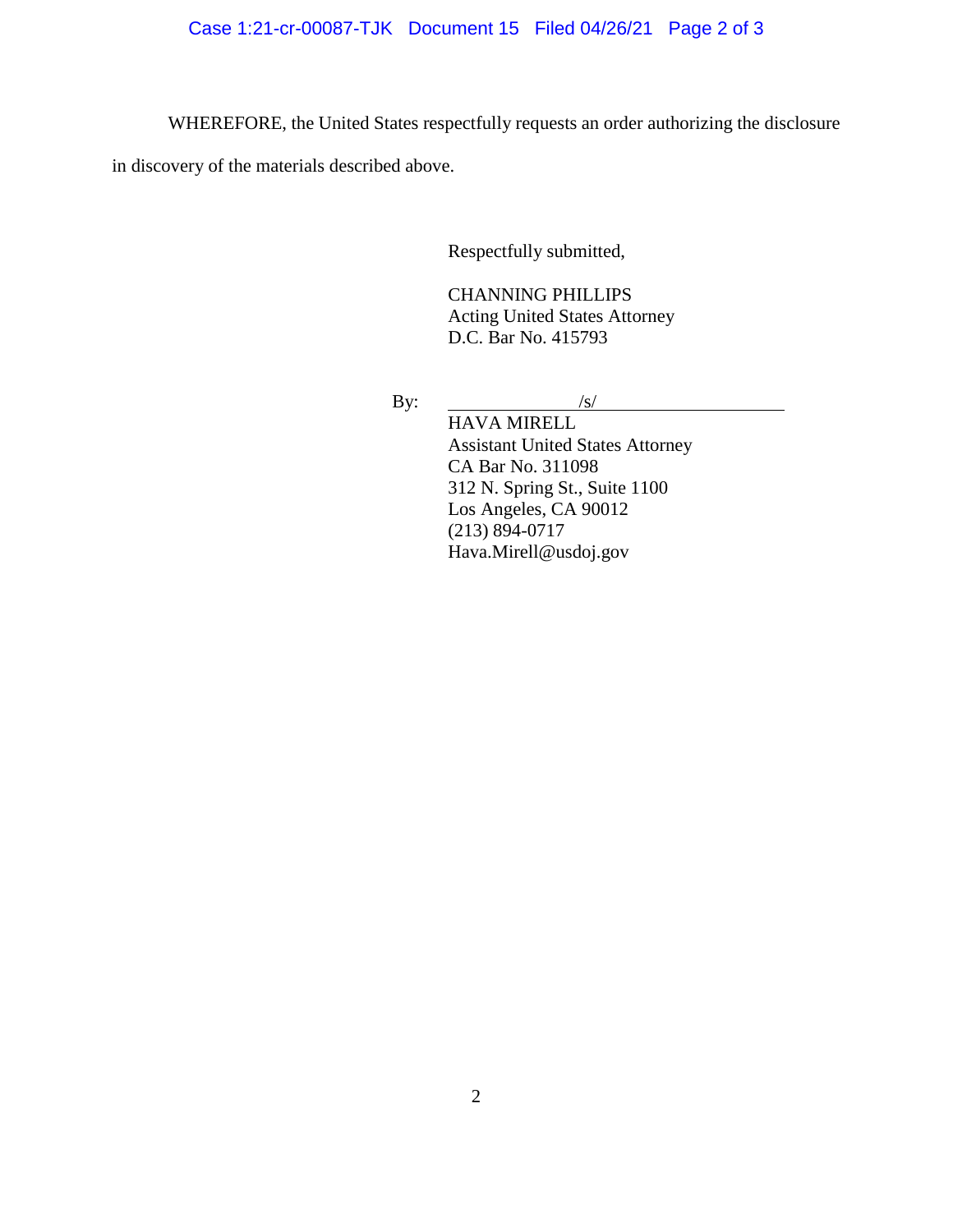## **UNITED STATES DISTRICT COURT FOR THE DISTRICT OF COLUMBIA**

| UNITED STATES OF AMERICA | <b>CASE NO. 21-cr-87 (TJK)</b> |
|--------------------------|--------------------------------|
| v.                       |                                |
| <b>MICHAEL SPARKS,</b>   |                                |
| Defendant.               |                                |

#### **ORDER**

Upon consideration of the United States' motion to disclose items protected by Federal

Rule of Criminal Procedure 6(e) and sealed materials, it is hereby

ORDERED, that the motion is GRANTED, and it is further

ORDERED, that the United States may provide in discovery materials protected by

Federal Rule of Criminal Procedure 6(e), and it is further

ORDERED, that the United States may provide in discovery sealed materials, pursuant to

the previously entered protective order governing discovery, and it is further

ORDERED, that this Order also applies to the disclosure of the materials described above to any co-defendants who may later be joined.

Date: 2008. 2010. 2010. 2010. 2010. 2010. 2010. 2010. 2010. 2010. 2010. 2010. 2010. 2010. 2010. 2010. 2010. 20

HONORABLE TIMOTHY J. KELLY U.S. DISTRICT JUDGE